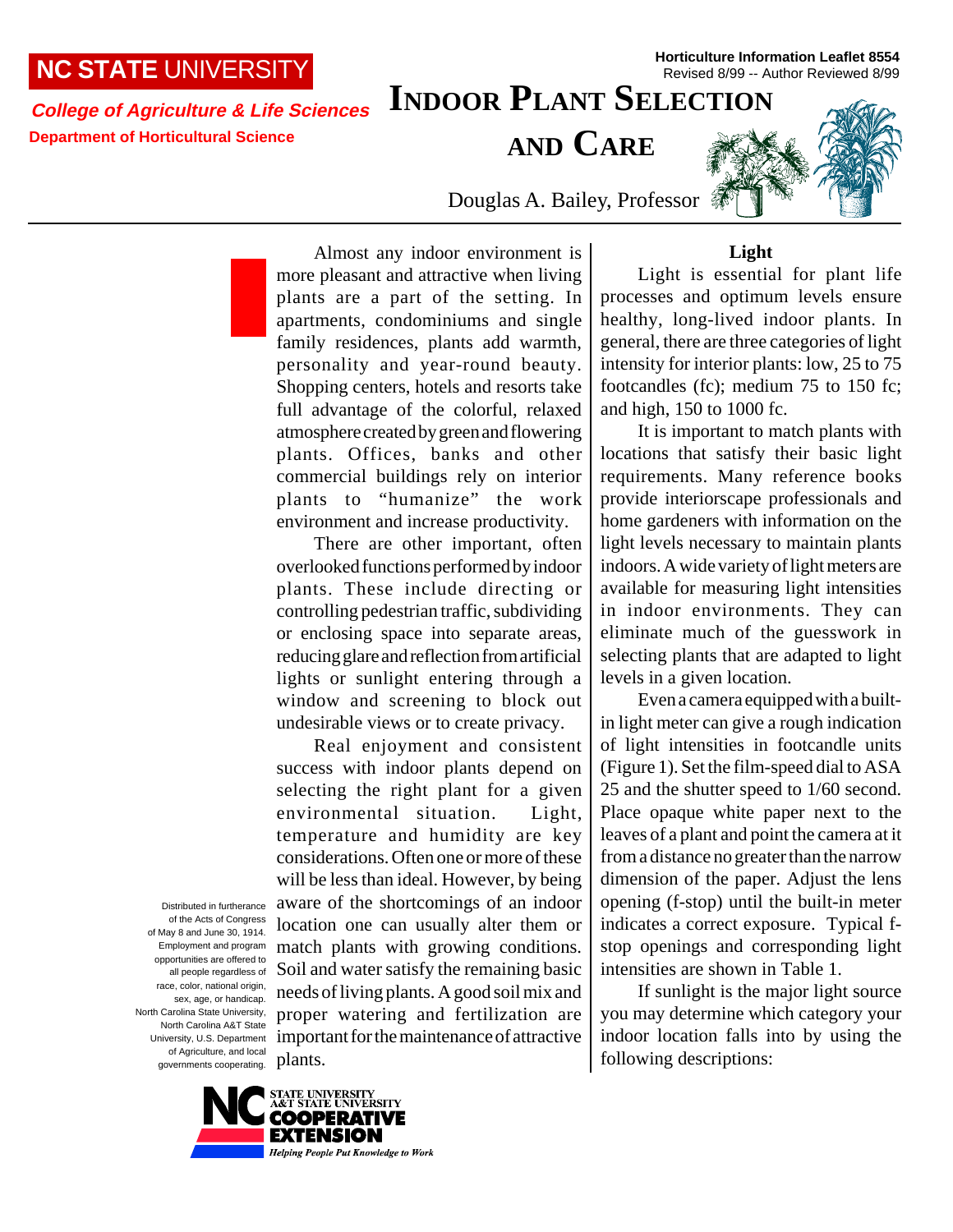| f-stop | <b>Approximate</b><br><b>Footcandles</b> |  |  |  |  |  |  |
|--------|------------------------------------------|--|--|--|--|--|--|
| f/2    | 40                                       |  |  |  |  |  |  |
| f/2.8  | 75                                       |  |  |  |  |  |  |
| f/4    | 150                                      |  |  |  |  |  |  |
| f/5.6  | 300                                      |  |  |  |  |  |  |
| f/8    | 600                                      |  |  |  |  |  |  |
| f/11   | 1200                                     |  |  |  |  |  |  |
| f/16   | 2400                                     |  |  |  |  |  |  |
|        |                                          |  |  |  |  |  |  |

*Table 1. Approximate footcandle readings using a camera to estimate light intensities.*

**High Light:** areas within four feet of large south, east, and west facing windows.

**Medium Light:** locations in a range of four to eight feet from south and east windows and west windows that do not receive direct sun.

**Low Light:** areas more than eight feet from windows as in the center of a room, a hallway or an inside wall. Northern exposures often fall into this category, even when close to the window. Many locations that receive only artificial light are also low light situations.

The intensity and duration of natural sunlight that reaches indoor locations varies throughout

the year (Figure 2). In winter, days are shorter and the sun's path is lower and farther to the south. Therefore, most plants will receive fewer hours of less intense sunlight from a more southerly angle in the winter. However, plants growing close to an unshaded south window may receive more direct sunlight at this time of year because of the low sun angle. In summer the days are longer and the sun's path is higher above the horizon. For many plants this is the peak growth period.

Keep in mind that there are less obvious factors that affect sunlight levels indoors. These include: the color of interior walls and floors, types of



*Figure 1. A camera can be used to estimate light intensity.*

window coverings, roof overhangs, outside awnings, nearby buildings and trees that filter or block incoming light.

Plants grown in correct light conditions are vigorous, compact and bushy. Color is vibrant, leaves are normal size, and stems are sturdy. Flowering is promoted. Plants grown at a light intensity below their optimum will have smaller leaves and less vivid color. They often grow more open and leggy and pruning may be necessary for compact form. Keep these plants drier than those in bright light and fertilize them less often. A plant that receives significantly less than its required amount of light may survive for several months to a year, while gradually deteriorating in appearance and vigor.



*Figure 2. The sun's path across the horizon changes with the seasons as does daylength. Notice how much higher off the horizon the sun is during summer than during winter months.*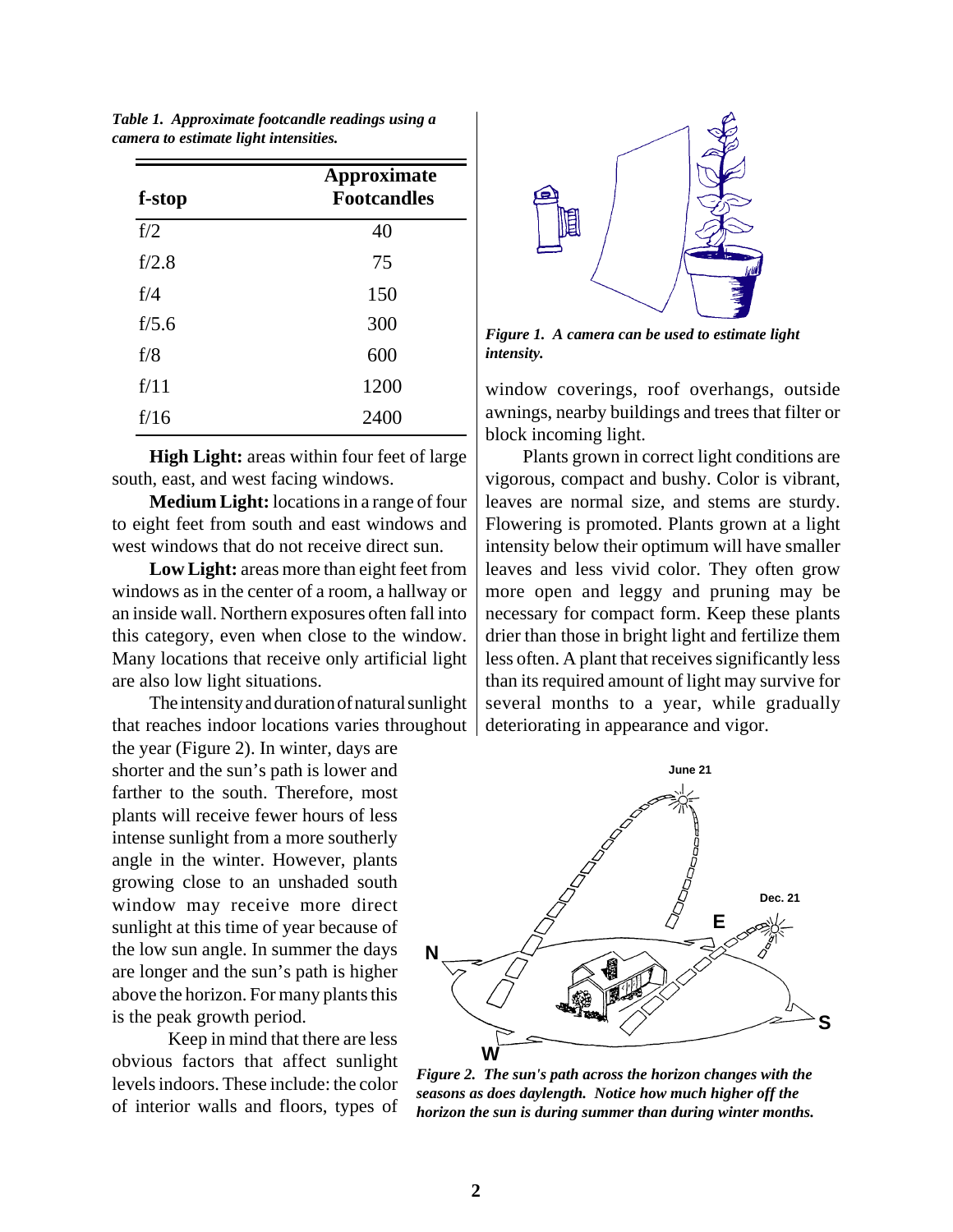When light levels are too high, plant leaves show an overall yellowing that results from the destruction of green pigment. Eventually large brown spots of dead tissue may develop. This is often referred to as leaf scorch or leaf burn.

Artificial light can be used to supplement or replace natural sunlight. Cool white fluorescent lights alone or in combination with warm light fluorescent lights are the most economical and best all-purpose lamps. Typically, a fixture holding two 40-watt tubes is positioned approximately 12 inches above the plants. Most plants need 12 to 16 hours of artificial light per day for good growth. For large specimen plants, use spot or flood lights to maintain good appearance and accent the plant. You may consider designing room lighting around your anticipated use of indoor plants. Indirect and track lighting are very effective design features for this purpose. Plants for low, medium, and high light locations are listed in Table 2.

#### **Temperature**

Most homes and offices are heated and cooled with human comfort in mind rather than the growth requirements of indoor plants. Fortunately, the desirable temperatures for humans fall within the optimum range for most foliage and flowering plants. Daytime temperatures of 70 to 80 °F and a nighttime range of 60 to 70 °F are satisfactory for most species. Many flowering plants bloom longer at the lower end of these day-night temperature ranges. One room in a building may be cooler than the other while another may be warmer. A minimum/ maximum thermometer will pinpoint such differences. These temperature variations should be considered when you are placing plants.

Sudden temperature changes caused by drafts can be harmful to interior plants. If a plant is positioned near a window, protect it from heat and intense sunlight during the day and from cold, drafty conditions at night. Use shades and curtains or move the plant far enough away from the window to avoid temperature and light extremes. Never place plants near heat registers, fireplaces, or on television sets.

## **Humidity**

Humidity may determine whether certain plants that are native to moist tropical regions will do well in the average indoor location. In dry air, the leaves of these plants turn yellow or show brown tips and margins. Some fail to flower while others produce flower buds that shrivel and drop suddenly from the plant.

In a moderate humidity range of 20 to 40%, it is possible to grow a variety of flowering and foliage plants. However, cactus and other succulents do well in a humidity range of 5 to 15%. A hygrometer can be used to determine the relative humidity of different indoor locations throughout the year.

One of the simplest ways to increase the humidity around plants is to group them close together (Figure 3). Water constantly evaporates into the air from leaf pores (stoma) as well as from soil and some container surfaces, creating a humid microclimate in the immediate area of the plants.

Another technique for increasing humidity is to place watertight saucers or trays holding an inch or two of wet pebbles under plant containers. Add water to the saucer or tray to a point just below the surface of the pebble layer. Humidity increases around the plant as this water evaporates. Make sure the water level in the saucer never rises to the bottom of the pot. If this happens, the container soil will remain constantly wet, toxic salts will accumulate at the soil surface, and roots will be damaged.

Air conditioners tend to make indoor air drier during the summer cooling season. Cool mist vaporizers or room humidifiers provide an effective means of adding moisture to the air. In a home environment sensitive plants can be grown in more naturally humid rooms such as the kitchen, bathroom or laundry room.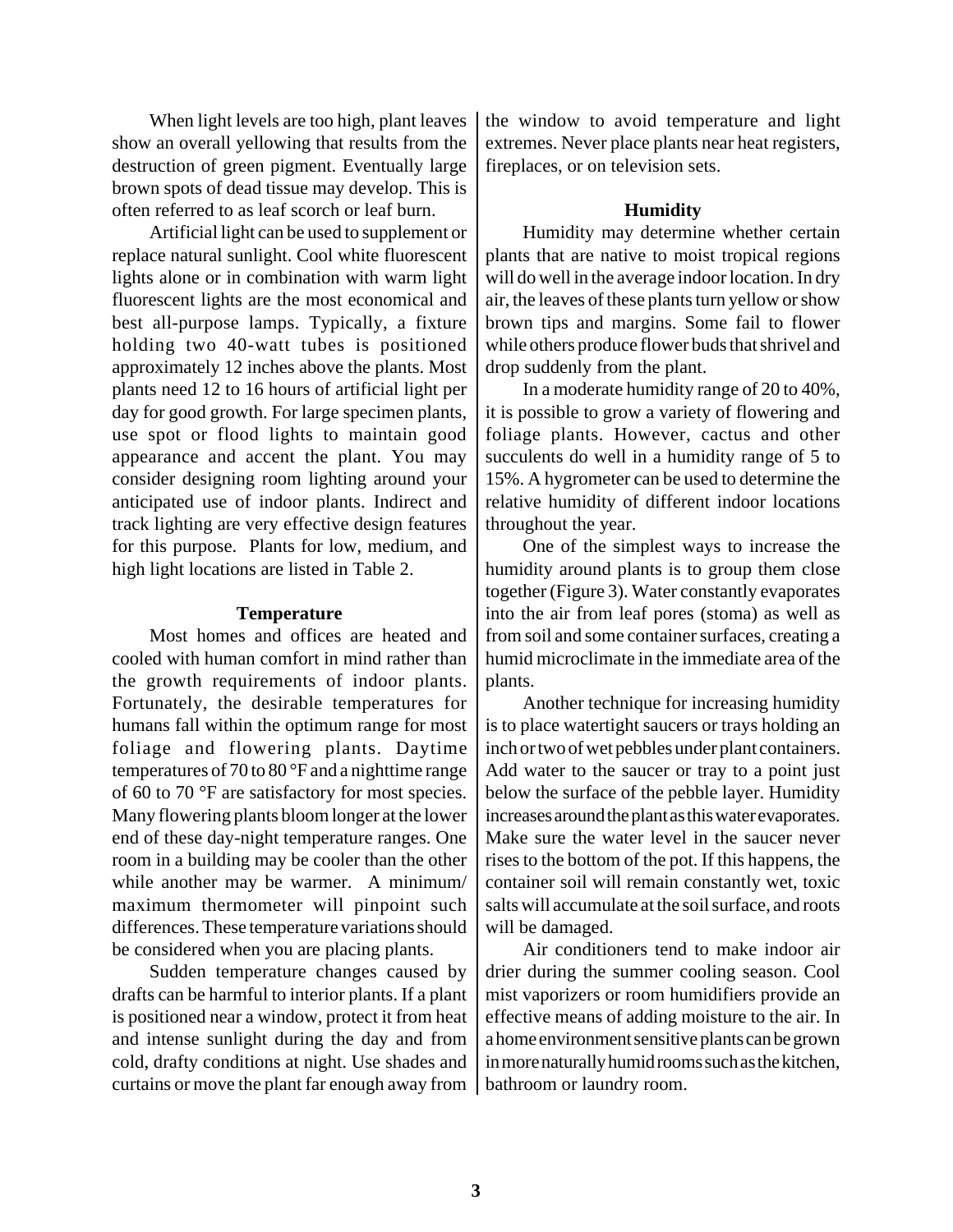| Table 2. Indoor plants for low, medium, and high light locations. |  |  |  |  |  |  |  |  |  |  |
|-------------------------------------------------------------------|--|--|--|--|--|--|--|--|--|--|
|-------------------------------------------------------------------|--|--|--|--|--|--|--|--|--|--|

 $\overline{\phantom{0}}$ 

## **LOW LIGHT (25-75 fc)**

| Silver Evergreen           |
|----------------------------|
| Silver King Evergreen      |
| Chinese Evergreen          |
| Cast-Iron Plant            |
| Variegated Cast-Iron Plant |
| Parlor Palm                |
| Neanthe Bella Palm         |
| Golden Pothos              |
| Marble Queen Pothos        |
| Split-Leaf Philodendron    |
| <b>Snake Plant</b>         |
| Goldband Sansevieria       |
|                            |

## **MEDIUM LIGHT (75-150 fc)**

| <b>Silver Vase</b>       |
|--------------------------|
| White Rajah Aglaonema    |
| Plume Asparagus          |
| Sprengeri Asparagus      |
| Fern Asparagus           |
| <b>Gold-Dust Plant</b>   |
| Schefflera               |
| Dwarf Schefflera         |
| Bamboo Palm              |
| Spider Plant             |
| Grape Ivy                |
| <b>Giant Dumbcane</b>    |
| <b>Exotica Dumbcane</b>  |
| <b>Spotted Dumbcane</b>  |
| Gold Dieffenbachia       |
| False Aralia             |
| <b>Striped Dracaena</b>  |
| Corn Plant               |
| Gold-Dust Dracaena       |
| Red-Margined Dracaena    |
| <b>Ribbon Plant</b>      |
| Japanese Fatsia          |
| Weeping Fig.             |
| India Rubber Plant       |
| Fiddle-Leaf Fig          |
| <b>Indian Laurel</b>     |
| <b>Velvet Plant</b>      |
| English Ivy              |
| Kentia Palm              |
| Red-Veined Prayer Plant  |
| <b>Boston Fern</b>       |
| Variegated Screw Pine    |
| Emerald Ripple Peperomia |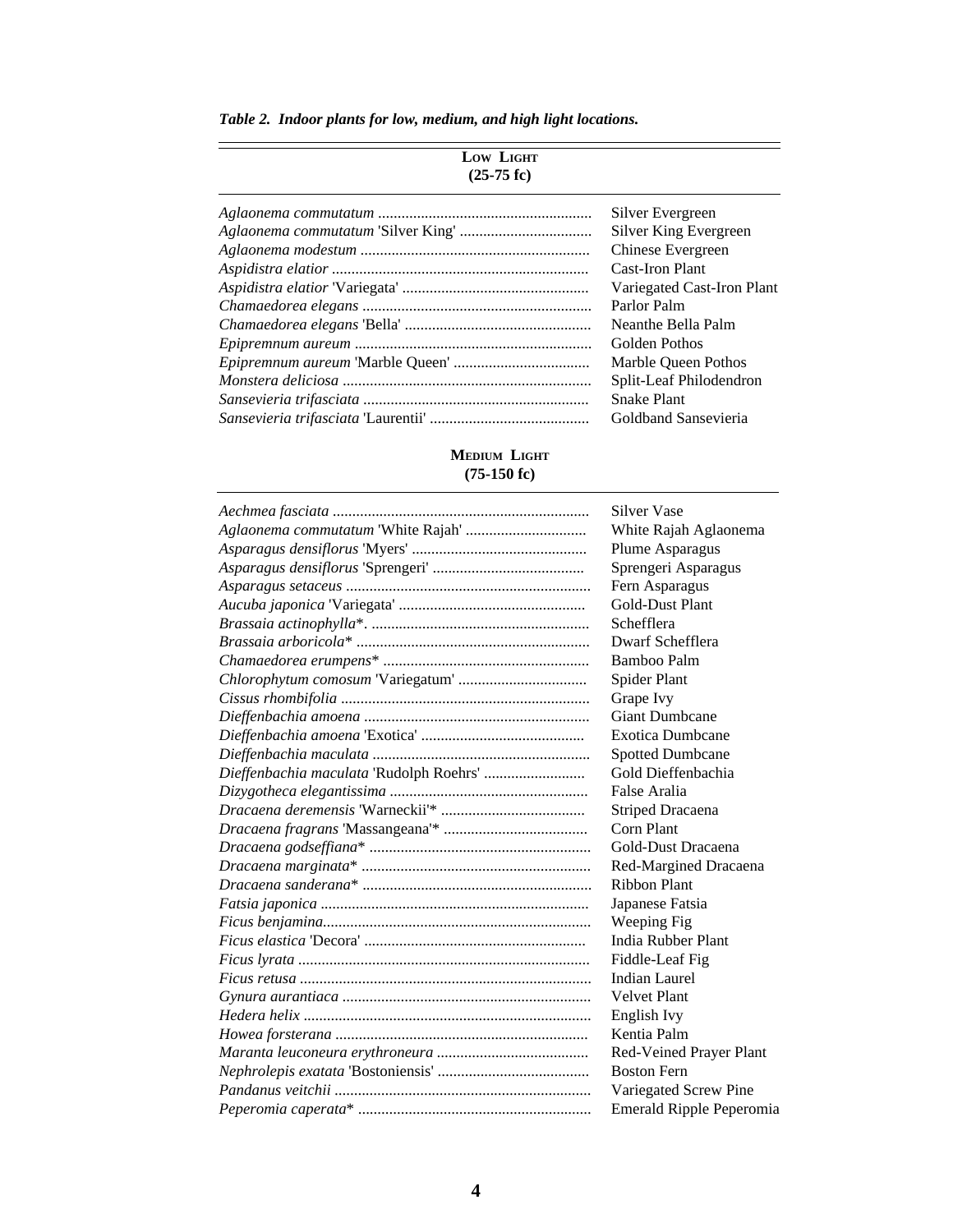#### *Table 2, Continued.*

| Oval-Leaf Peperomia       |
|---------------------------|
| Variegated Peperomia      |
| Fiddle-Leaf Philodendron  |
| Heart-Leaf Philodendron   |
| Tree Philodendron         |
| Aluminum Plant            |
| Friendship Plant          |
| Swedish Ivy               |
| Variegated Balfour Aralia |
| African Violet            |
| Cleveland Peace Lily      |
| Mauna Loa Peace Lily      |
| Trileaf Wonder Nephthytis |
| <b>Inch Plant</b>         |
| Wandering Jew             |

#### **HIGH LIGHT (150-1000 fc)**

| Aloe Vera               |
|-------------------------|
| Joseph's Coat           |
| Norfolk Island Pine     |
| Ponytail Palm           |
| Kangaroo Vine           |
| Jade Plant              |
| <b>Botanical Wonder</b> |
| Chinese Hibiscus        |
| Wax Plant               |
| <b>Blood Leaf</b>       |
| Weeping Podocarpus      |
| Moses-in-the-Cradle     |
| Burro's Tail            |
| Coleus                  |

\*May also be conditioned to grow in low light.

\*\*May also be conditioned to grow in medium light.

#### **Soil**

Many commercial potting soils for interior plants are available. They vary in price, ingredients, and physical and chemical characteristics. It may be necessary to try several before you find one that gives good results under your conditions. The following points should help make the selection process easier.

Good drainage with adequate water retention is essential. A fine-textured heavy soil mix that holds too much water will suffocate plant roots.

On the other hand, a light, coarse-textured potting soil that drains too quickly may not retain adequate water and nutrients for normal plant growth. Almost all potting soils include two or more ingredients. These should be thoroughly and uniformly mixed for good root growth.

Un-sterilized garden soils are not recommended for indoor plants. Besides questionable water- and nutrient-holding characteristics in containers, they may carry insect eggs, weed seeds and disease organisms.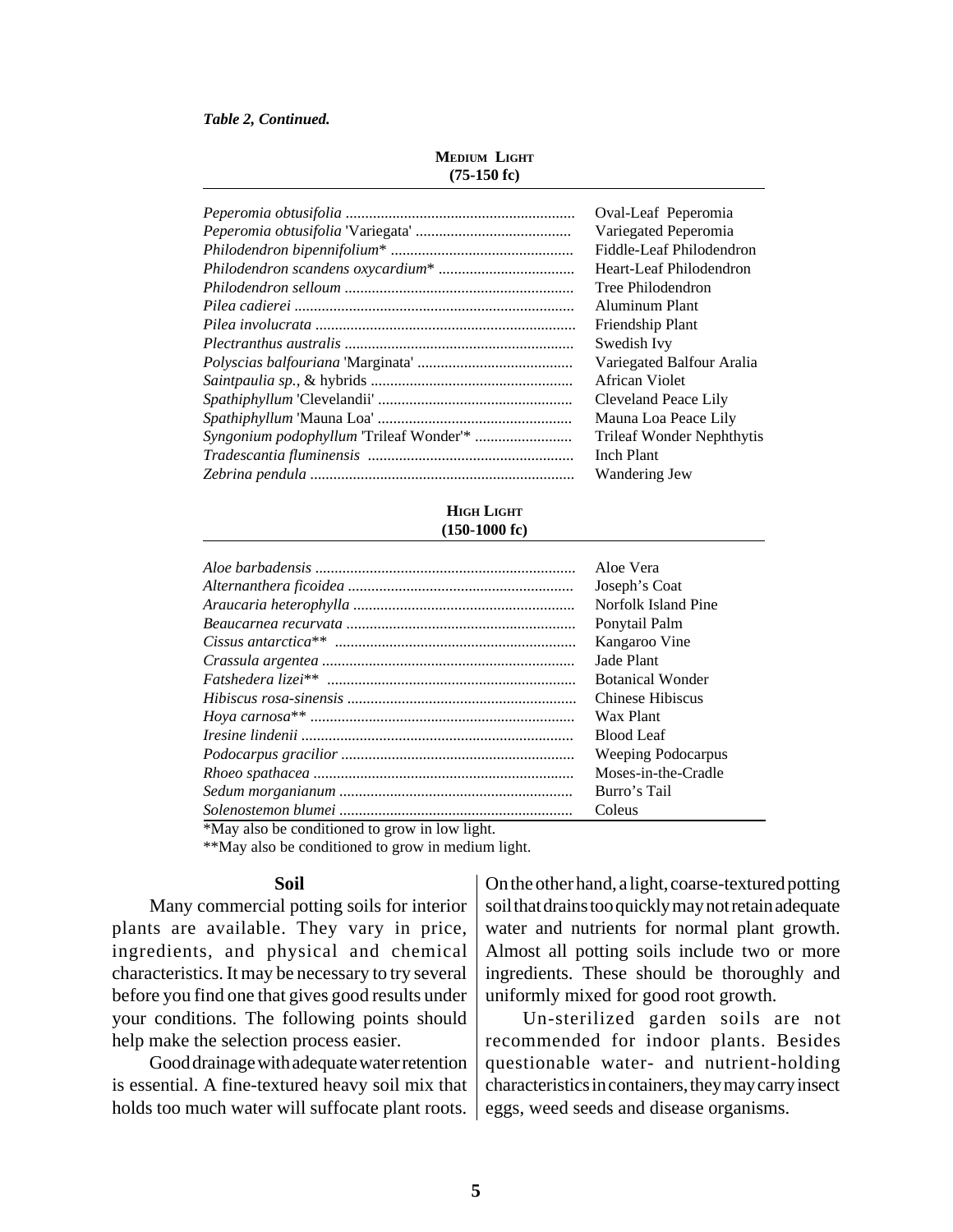

*Figure 3. Placing plants close together creates a humid microclimate for better plant growth.*

## **Water**

Watering indoor plants is a widely misunderstood practice. As a result, improper watering is the underlying cause of many plant problems. There are several basic points to consider:

 $\bullet$  Plants with large or very thin leaves and those with fine surface roots usually require more frequent watering than succulent plants with fleshy leaves and stems that are able to store water internally.

❷ In a warm, dry, sunny location, plants need more frequent watering than they do in cool, low-light situations.

❸ A large plant in a small pot will need water more often than a small plant in a large pot.

❹ Flowering plants and rapidly growing plants dry out more quickly than plants with slow growth rates.

❺ Different soil mixes require different watering schedules. Heavy fine-textured potting media and those that contain a lot of peat moss hold more moisture than loose, porous mixtures of bark, sand and perlite.

❻ Water evaporates rapidly from the sides of an untreated porous clay pot, but not at all from plastic or glazed ceramic containers. In either case, water scheduling will be affected.

❼ Water thoroughly every time you water a plant. Apply enough water to moisten the entire soil volume, plus a little extra to leach soluble salts out of the container. Indoor plants are usually placed in saucers to hold excess water that drains from the bottom of the pot. If the plant is left standing in this water, the moisture will be reabsorbed into the pot. This results in root rot, salt injury, and generally poor plant performance. To prevent the problem, discard any water in the saucer after each irrigation, or elevate the base of the container above the level of drainage water. One way to do this is to spread a layer of gravel in the bottom of the saucer deep enough to keep the bottom of the container out of the water (Figure 4).

The feel of the soil should be one guide in watering indoor plants. When the top half-inch of the soil in containers up to 8–10 inches in diameter feels dry, the plant probably needs watering. Cacti and succulents can go without water for longer periods. Many interior plants that are not given artificial light go into a resting stage during the short cool days of winter. During this season watering should be reduced.

You can also watch the plant itself for signs of over- or under-watering. Plant symptoms of these problems are described in Table 3.

## **Fertilizer**

Fertilizers for indoor plants should contain nitrogen, phosphorus and potassium. The analysis is printed on the label and indicates the percent by weight of each nutrient in the formulation (e.g., 5-10-5). The first number represents nitrogen (N), the second phosphorus ( $P_2O_5$ , or available phosphoric acid), and the third potassium  $(K_2O,$ available or soluble potash). Most indoor plants grow vigorously with a 1-1-1 ratio (i.e., 20-20- 20) fertilizer. However, you may want to increase the ratio of nitrogen for a nonflowering plant, such as foliage plants. Liquid fertilizers are convenient for indoor gardeners. Water-soluble granular, pill, and slow release forms are also effective. Regardless of the analysis and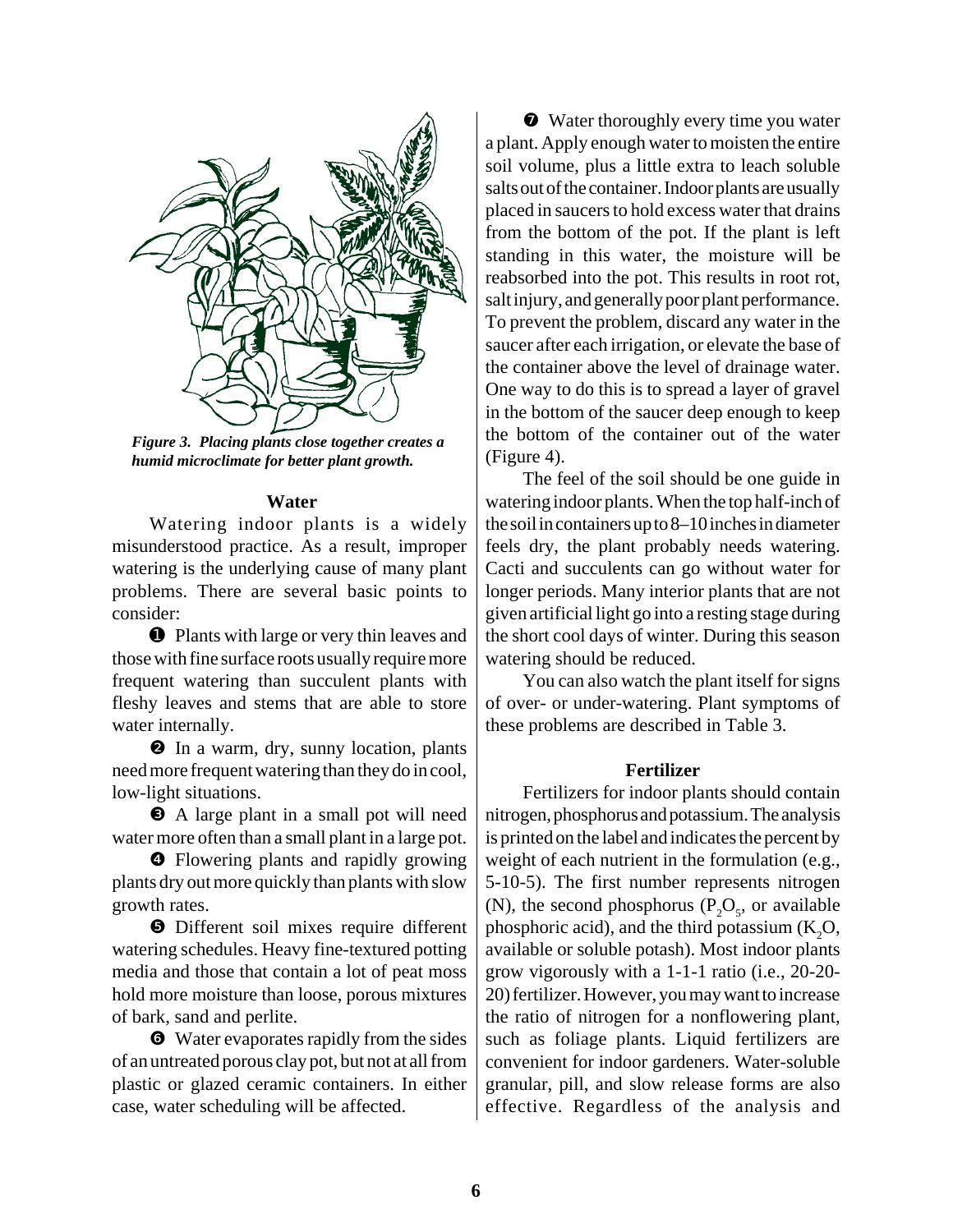

*Figure 4. Place gravel in saucers to allow for good drainage.*

formulation, always follow manufacturers' rate of application directions.

Observation will guide you in determining your plant's fertilizer needs. As a rule, applications should be more frequent when the plants are in a growth stage. This is usually in the spring and summer when sunlight intensity increases and the warm days are longer. During the short days of winter, many indoor plants that receive little or no artificial light enter a resting stage. If plants go into a winter rest period, it's best to give them little, if any, fertilizer. Plants that have just been transplanted or repotted will obtain sufficient nutrients from the fresh potting soil for at least 4 to 8 weeks. They do not require supplemental fertilizer during this time.

## **Containers**

There are several points to consider when selecting a container for an indoor plant, including container size and shape. A plant will not thrive in a pot that is too large or too small. As a rule, the diameter of the pot should be about one-third the height of the plant from the top of the foliage. Plants with shallow roots (like cacti) grow best in shallow containers. Deep-rooted plants need more room and require a taller container.

Indoor plant containers are made of many materials, but clay and plastic are most widely

used. Untreated clay pots allow moisture to evaporate from the soil through the sides of the container. This promotes soil aeration and root growth. On the other hand, the soil dries faster and plants need watering more often in porous clay pots than in most other types of containers. Plastic pots retain moisture longer. It's important, therefore, to ensure good drainage and to avoid over watering. Plastic pots are also easier to clean, lighter in weight, and generally less expensive than clay containers.

Perhaps the most important characteristic of an indoor plant container is that it have one or more drainage holes. This permits rapid escape of drainage water, leaching of excess salts, and reentry of air into larger pore spaces in the soil. Plants grown in containers that have no drainage holes are easily injured or killed by over watering.

#### **Grooming**

The leaves of indoor plants can become coated with a heavy layer of dust in a surprisingly short time. This dust and grime interferes with normal leaf functions and makes the plant less attractive. Use a soft cloth moistened with warm water to clean both upper and lower leaf surfaces at least every two or three months. Plants that are small enough to move into the shower or outdoors onto the patio for a mild soapy wash and rinse in warm weather will be more attractive and less prone to insect problems. Plant leaf-shine materials should be avoided. They attract dust and can slow plant growth.

Plants should be turned regularly if possible to expose all sides to light coming from one direction. This encourages a more uniform shape. Remove yellow or discolored foliage as it develops. Dried brown leaf tips and margins may be trimmed back to green tissue with scissors. Follow the shape of the leaf when making these cuts to maintain natural appearance.

Following these guidelines should help you in your house plant care and increase your plant success. For further information, contact your local County Extension Center.